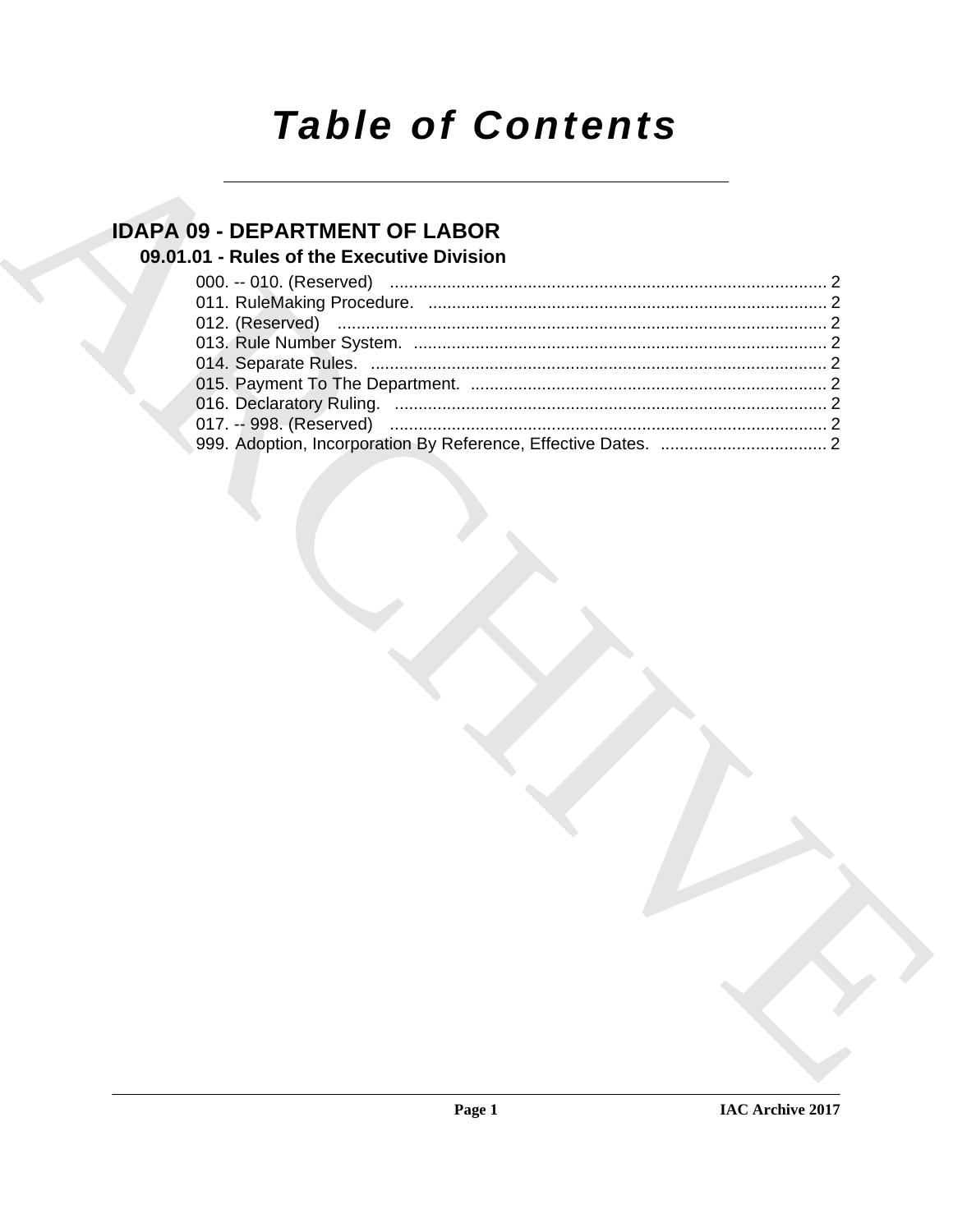#### **IDAPA 09 TITLE 01 CHAPTER 01**

### **IDAPA 09 - DEPARTMENT OF LABOR**

### **09.01.01 - RULES OF THE EXECUTIVE DIVISION**

#### <span id="page-1-2"></span><span id="page-1-1"></span><span id="page-1-0"></span>**000. -- 010. (RESERVED)**

#### <span id="page-1-3"></span>**011. RULEMAKING PROCEDURE.**

**CHAPTER 01**<br> **CHAPTER 01**<br> **CHAPTER 2018 AND ARCHIVE DUES OF THE EXECUTIVE DIVISION CONSULAR CHAPTER 2018 AND CHAPTER 2018 AND CHAPTER 2018 AND CHAPTER 2018 AND CHAPTER 2018 AND CHAPTER 2018 AND CHAPTER 2018 AND CHAPTER** Adoption of Attorney General Rules of Administrative Procedure for Rulemaking. The Department hereby adopts the rules of administrative procedure promulgated by the Attorney General as Subchapter C, Rulemaking, contained in IDAPA 04.11.01.800 through 04.11.01.860, as the Department's own procedural rules for regular and emergency rulemaking, and procedures for filing petitions to initiate rulemaking. Said rules are hereby incorporated and adopted by reference. (2-25-94)

#### <span id="page-1-4"></span>**012. (RESERVED)**

#### <span id="page-1-5"></span>**013. RULE NUMBER SYSTEM.**

All Rules are numbered consecutively by program and are referenced to the Idaho Code, and the date of adoption is shown by (DATE) at the lower right of each rule. (12-1-78) shown by (DATE) at the lower right of each rule.

#### <span id="page-1-6"></span>**014. SEPARATE RULES.**

Each section of these Rules is intended and shall be construed as a separate Rule within the meaning of the Idaho Code relating to the adoption, amendment, or rescission of rules. (12-1-78) Code relating to the adoption, amendment, or rescission of rules.

#### <span id="page-1-16"></span><span id="page-1-7"></span>**015. PAYMENT TO THE DEPARTMENT.**

Collection of payments. Each check or other order for the payment of money tendered to the Department shall be accepted for collection only and shall not constitute payment of any amount due the Department unless paid upon presentment. In the event that the Department incurs necessary expense in the collection of any such check or other order for the payment of money, the amount of such expense shall be paid by the person who tendered said check or order to the Department. (2-25-94)

#### <span id="page-1-11"></span><span id="page-1-8"></span>**016. DECLARATORY RULING.**

Form and Contents of Petitions for Declaratory Rulings on Applicability of Statutes or Rules. Any person petitioning for a declaratory ruling on the applicability of a statute or rule administered by the Department must substantially comply with this rule (2-25-94) comply with this rule

<span id="page-1-14"></span>**01. Form of Petition**. The petition shall: identify the petitioner and state the petitioner's interest in the matter; state the declaratory ruling that the petitioner seeks; and indicate the statute, or rule, and the factual allegations upon which the petitioner relies to support the petition. (2-25-94) allegations upon which the petitioner relies to support the petition.

<span id="page-1-15"></span>**02. Legal Assertions**. Citations of cases and/or statutory provisions may accompany the legal assertions in a petition for a declaratory ruling. (2-25-94)

<span id="page-1-13"></span>**03. Filing Petition**. A petition for a declaratory ruling on applicability of statutes or rules shall be filed with the Director of the Department at 317 Main Street, Boise, Idaho 83735. (2-25-94)

<span id="page-1-12"></span>**04. Disposition of Petitions for Declaratory Rulings**. When a petition is received in the form and content required by these rules, the Director or the Director's designee shall review the contents of the petition and request additional information from the petitioner if necessary, and thereafter make the ruling requested and notify<br>the petitioner and any other interested parties in writing of the ruling. (2-25-94) the petitioner and any other interested parties in writing of the ruling.

#### <span id="page-1-9"></span>**017. -- 998. (RESERVED)**

#### <span id="page-1-10"></span>**999. ADOPTION, INCORPORATION BY REFERENCE, EFFECTIVE DATES.**

The rules previously adopted in Docket No. 09-0000-9401 as published in the Idaho Administrative Bulletin, April 6, 1994, Volume 94-4, at pages 09-10, are hereby incorporated by reference and adopted as final rule, effective February 8, 1994. (2-25-94)